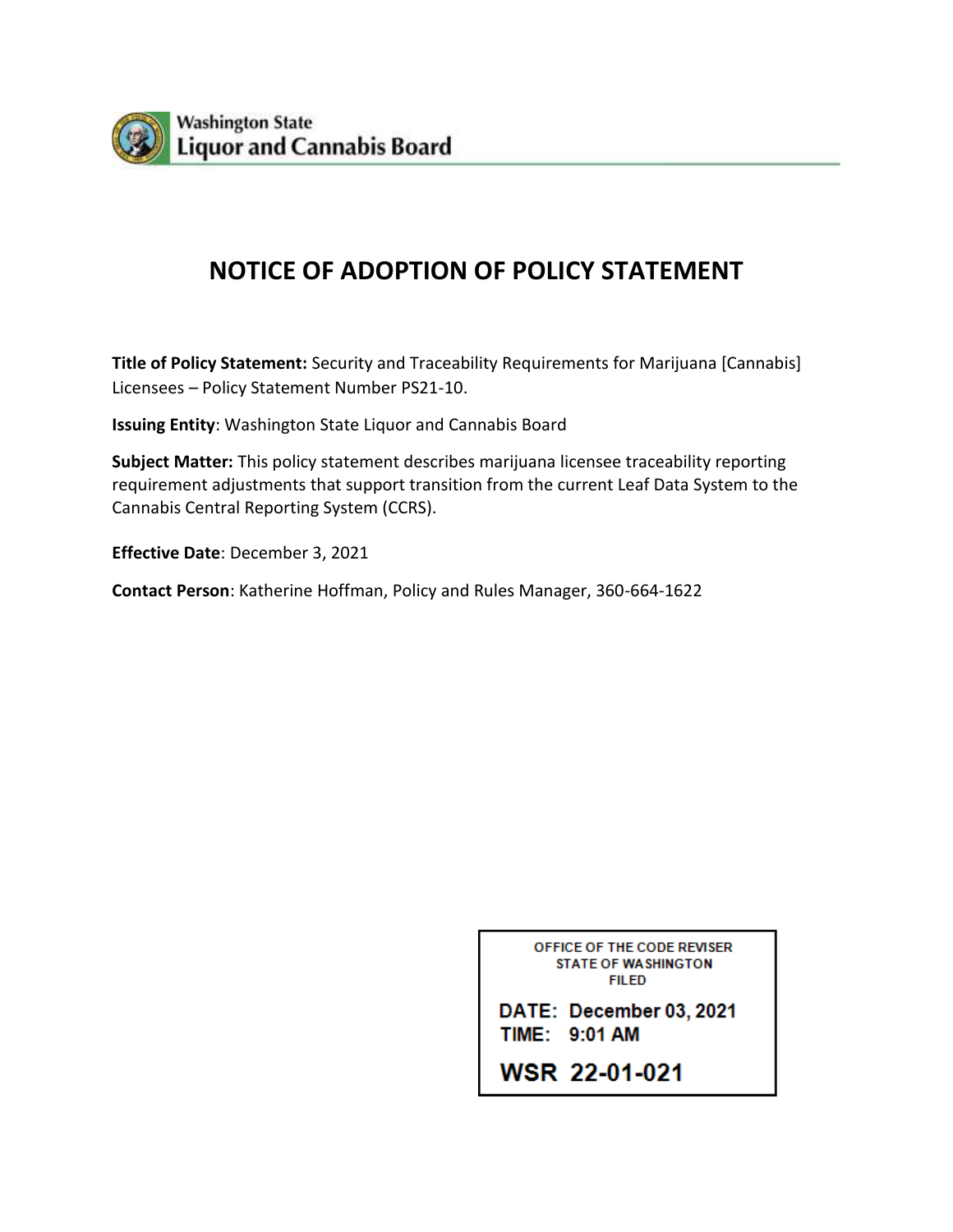

# **Policy Statement**

| Title:                           | Security and Traceability Requirements                       | Number PS-21-10 |
|----------------------------------|--------------------------------------------------------------|-----------------|
|                                  | For Marijuana [Cannabis] Licensees                           |                 |
| <b>References:</b>               | RCW 69.50.325                                                |                 |
|                                  | RCW 69.50.342                                                |                 |
|                                  | WAC 314-55-083                                               |                 |
| Contact:                         | Katherine Hoffman, Policy and Rules Manager, WSLCB           |                 |
| <b>Phone:</b>                    | 360-664-1622                                                 |                 |
| Email:                           | katherine.hoffman@lcb.wa.gov                                 |                 |
| Effective Date: December 3, 2021 |                                                              |                 |
| <b>Approved By:</b>              | Justin Nordhorn, Director Policy and External Affairs, WSLCB |                 |

### **RCW 34.05.230 – [Interpretive and policy statements](https://app.leg.wa.gov/rcw/default.aspx?cite=34.05.230)**

(1) An agency is encouraged to advise the public of its current opinions, approaches, and likely courses of action by means of interpretive or policy statements. Current interpretive and policy statements are advisory only. To better inform the public, an agency is encouraged to convert long-standing interpretive and policy statements into rules.

#### **INTRODUCTION**

Throughout this document, the term "cannabis" is used in the context of the statutory meaning of "marijuana" as defined in chapter 69.50 RCW. However, current statutory references provided in this document continue to use the word "marijuana."

This policy statement describes marijuana licensee traceability reporting requirement adjustments that support transition from the current Leaf Data System to the Cannabis Central Reporting System (CCRS).

This policy statement supersedes and replaces previous agency guidance concerning this topic.

#### **STATUTORY AUTHORITY**

**RCW 69.50.325** describes the scope of marijuana producer, processor and retailer licenses.

**RCW 69.50.342** outlines the Board's ability to adopt rules, including but not limited to, records to be created and maintained by licensees, and security requirements for premises where marijuana is produced or processed.